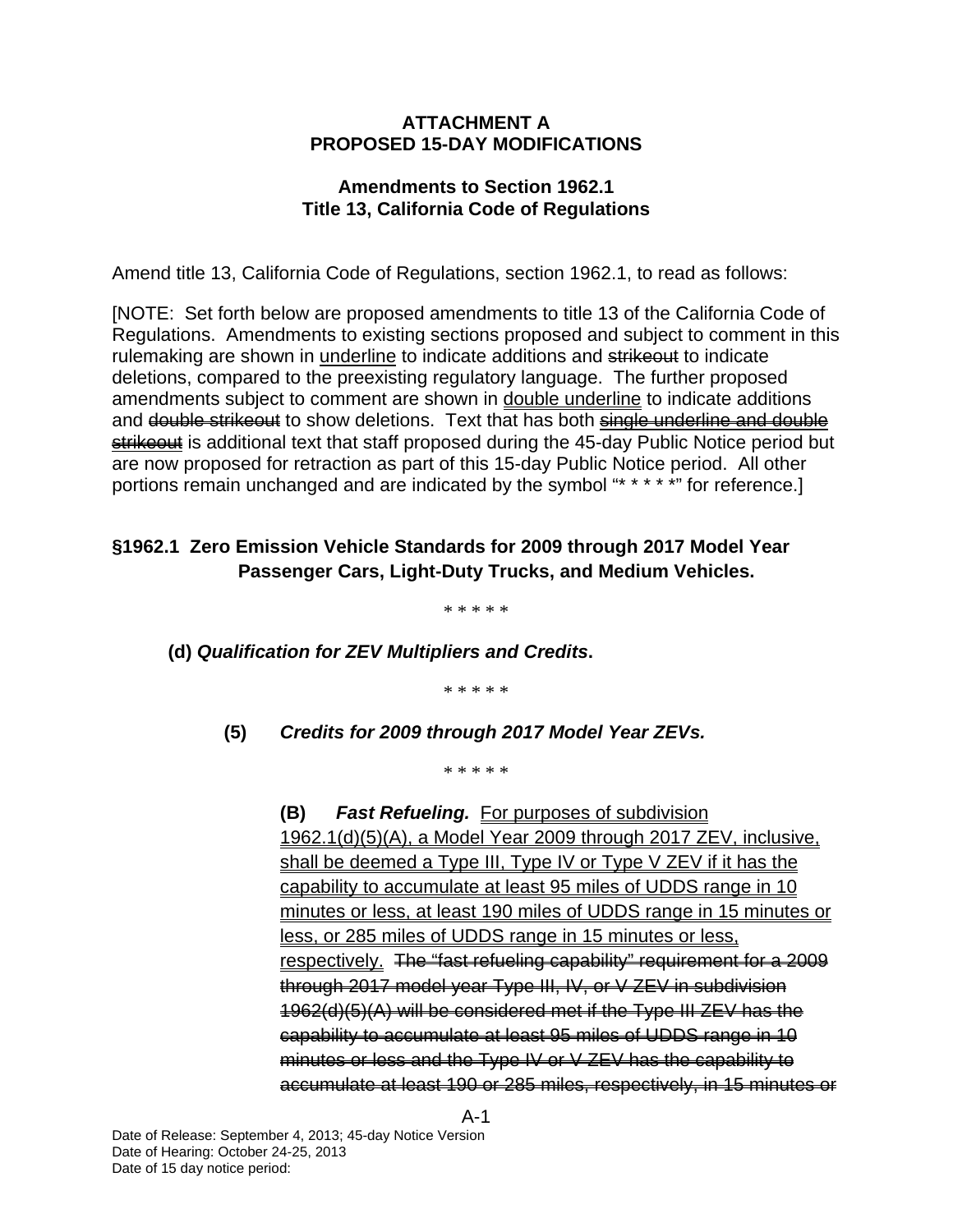less. For model year 2015 through 2017, qualifying for fast refueling by battery exchange is prohibited. For ZEVs that utilize more than one ZEV fuel, such as plug-in fuel cell vehicles, the Executive Officer may choose to waive these subdivision 1962.1(d)(5)(B) fast refueling requirements and base the amount of credit earned on UDDS ZEV range, as specified in subdivision 1962.1(d)(5)(A).

 For Model Years 2009 through 2014, inclusive, "capability to accumulate" means the ZEV's refueling system has been demonstrated to the satisfaction of ARB's Executive Officer as having the potential, with appropriate infrastructure or other equipment, to accumulate the miles required under this subdivision within the given time period for the claimed ZEV type. For Model Years 2015 through 2017, inclusive, "capability to accumulate" means the ZEV's refueling system has been demonstrated to the satisfaction of ARB's Executive Officer as actually accumulating the miles required under this subdivision within the given time period for the claimed ZEV type, based on refueling events. To receive fast refueling credits manufacturers must apply to ARB with the information and documentation specified below.

# 1. Documentation of fast refueling mileage and events

 a. For each specific model year vehicle ZEV type for which a manufacturer claims fast refueling credits, the manufacturer must submit documentation of total fleet miles attributed to fast refueling use in a 12 consecutive month period and total fleet miles in the same 12 month period.

b. To support a manufactuer's claimed number of miles attributed to fast refueling, that manufacturer must provide documentation of each fast refueling event. For each refueling event, the manufacturer must provide documentation of the date of refueling, street address of the refueling facility used, and vehicle identification number of the vehicle refueled. Fast refueling credit applicants shall retain this documentation for a minimum of three years from the date it was created and provide the documentation to ARB staff upon request within 3 business days.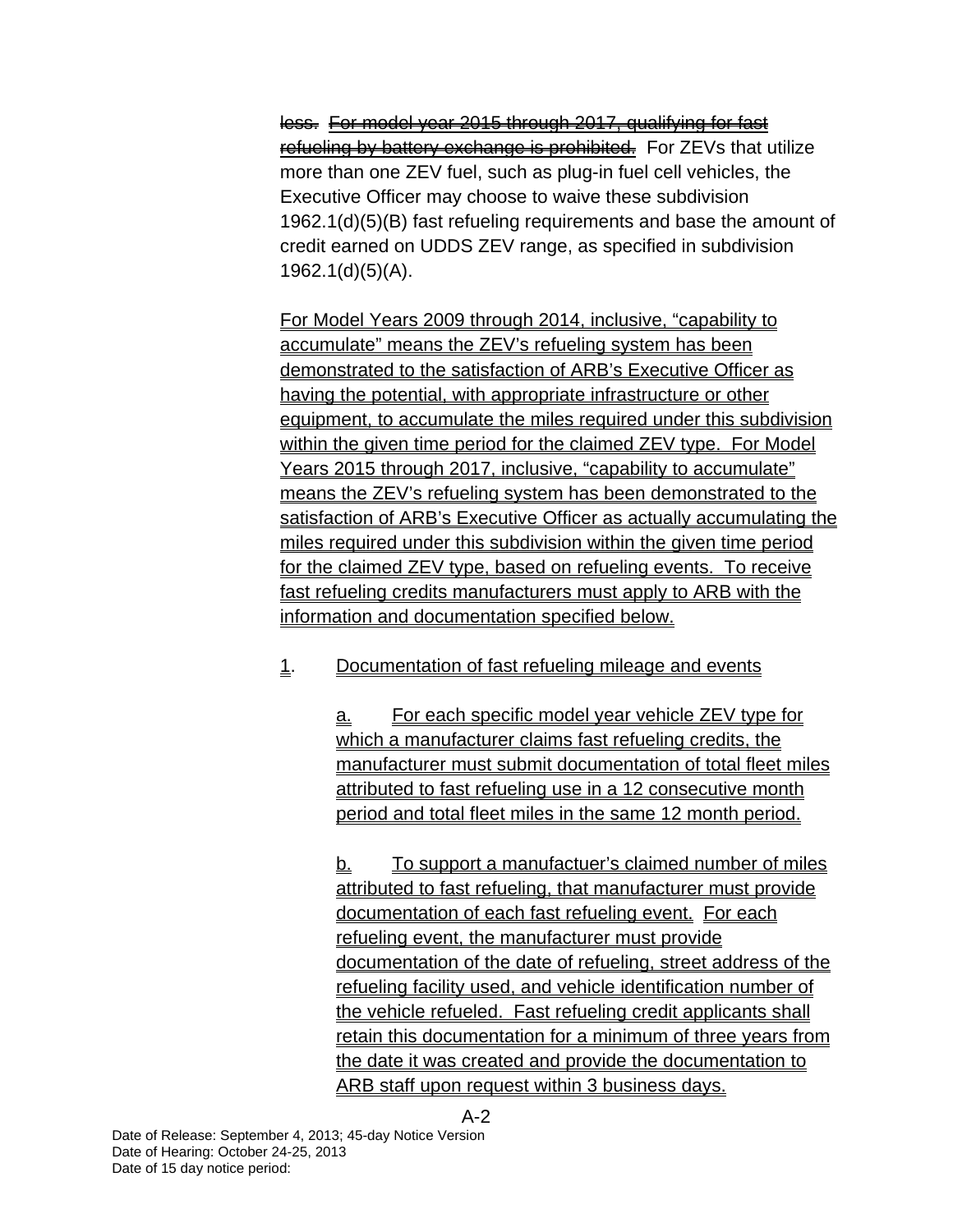2. Calculation of fast refueling credits

Fast refueling credits shall be calculated as follows:

<u>Fast refueling miles / total miles = M</u>

4 credits = ZEV credit per each Type III ZEV

 $4 + (M) \times (1 \text{ credit}) = ZEV \text{ credit per each Type IV ZEV}$ 

 $4 + (M)$  x (5 credits) = ZEV credit per each Type V ZEV

 3. The fast refueling data submission requirement in this paragraph does not apply to manufacturers of fuel cell electric vehicles.

**(C)** *Credits for 2009 through 2017 Model Year ZEVs.* A 2009 through 2017 model-year ZEV, including a Type I.5x and Type IIx, other than a NEV or Type 0, earns 1 ZEV credit when it is produced and delivered for sale in California. A 2009 through 2017 modelyear ZEV earns additional credits based on the earliest year in which the ZEV is placed in service in California (not earlier than the ZEV's model year). The vehicle must be delivered for sale and placed in service in a Section 177 state or in California in order to earn the total credit amount. The total credit amount will be earned in the state (i.e. California or a Section 177 state) in which the vehicle was delivered for sale. The following table identifies the total credits that a ZEV in each of the eight ZEV tiers will earn, including the credit not contingent on placement in service, if it is placed in service in the specified calendar year or by June 30 after the end of the specified calendar year. A vehicle is not eligible to receive credits if it is placed in service after December 31, five calendar years after the model year. For example, if a vehicle is produced in 2012, but does not get placed until January 1, 2018, the vehicle would no longer be eligible for ZEV credits.